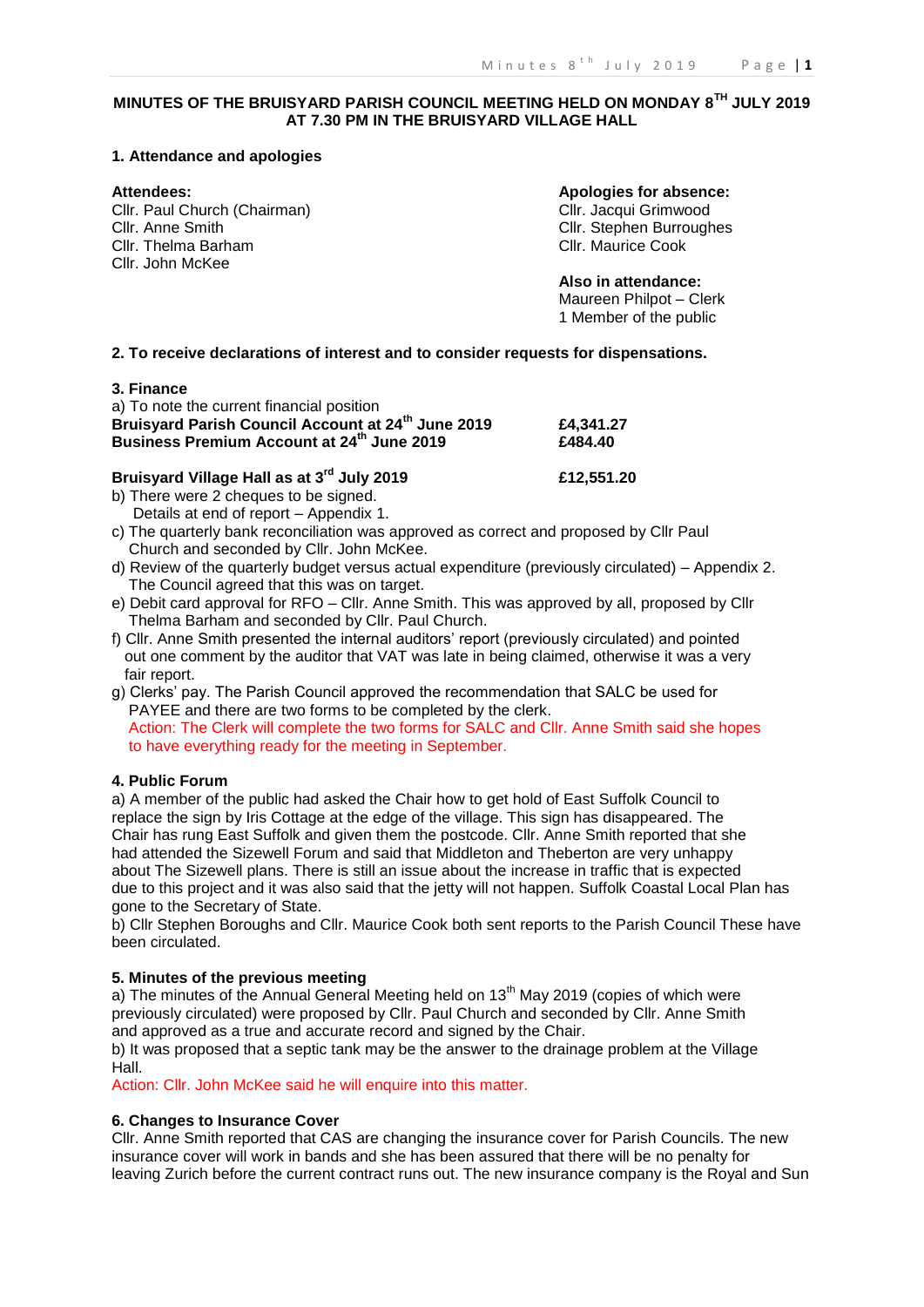Alliance Group and could very well be cheaper. It was also stated that the Village Hall will stay with Zurich and also the Village Hall needs its contents upgrading.

#### **7. Internal Control Statement**

Cllr. Anne Smith will renew the Internal Control Statement and look into internet banking for the next meeting.

#### **8. Planning Application No: DC/19/2480/COU**

Cllr. Anne Smith read out a letter received from Mr and Mrs Owen saying that they have no objection to the planning application from White House Farm for change of use of their annex to holiday accommodation but with the provision of natural screening on the Western border to protect their privacy. The Parish Council support this statement.

Action: The Parish Clerk will write to The Planning Committee with the Parish Council's views.

#### **9. Correspondence**

No correspondence has been received.

#### **10. Questions to the Chair**

The Chair was asked whether he wanted the Village Hall report but the Clerk hadn't put it on the Agenda.

Action: The Clerk to make sure the Village Hall report is on the next Agenda.

#### **11. The next Parish Meeting**

The next Parish Meeting will be on Monday 9<sup>th</sup> September 2019 at 7.30 pm.

The Chairman closed the meeting at 8.35 pm.

Maureen Philpot – Clerk clerk@bruisyard.com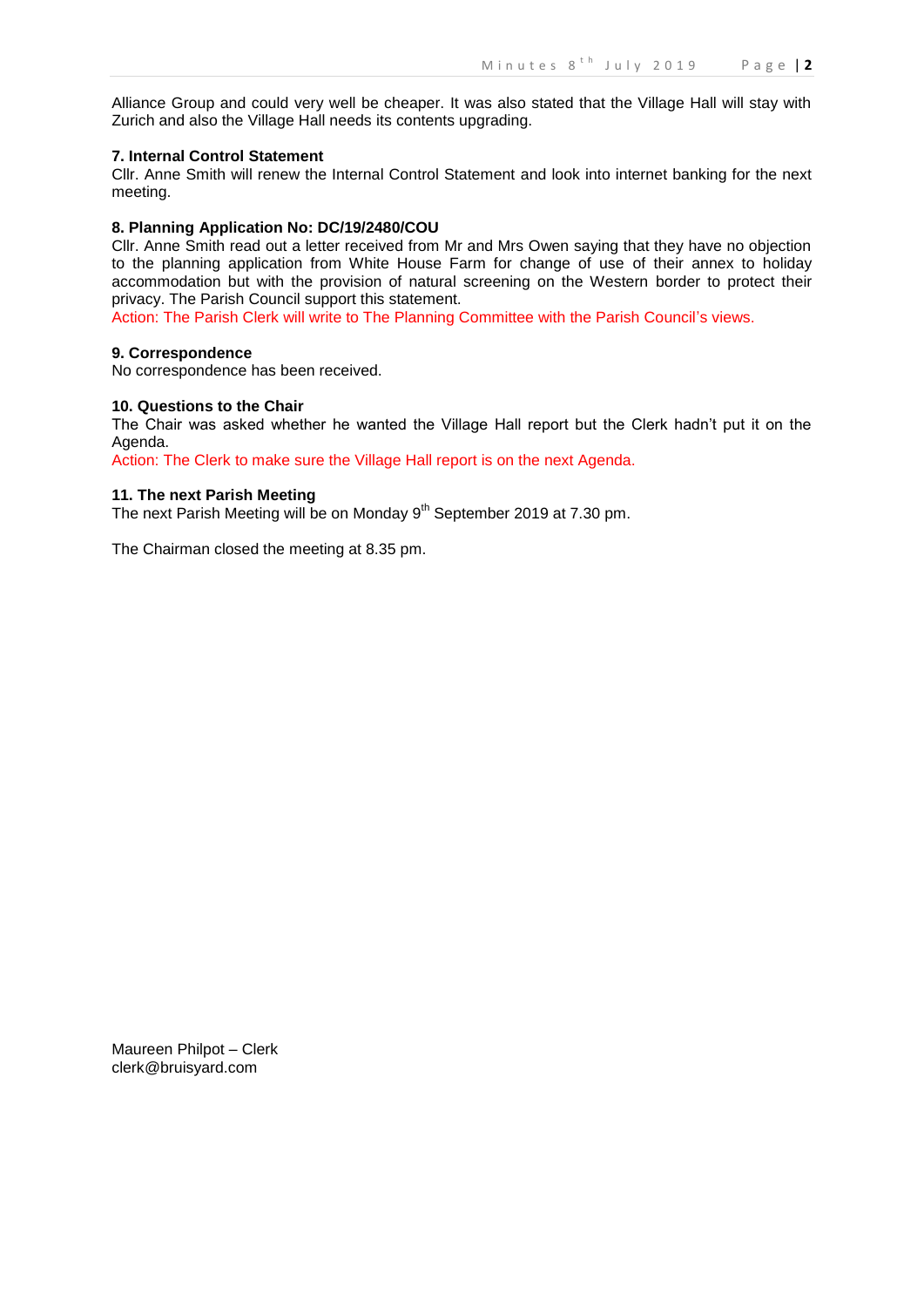# **Appendix 1**

# **Financial Transactions 14th May 2019 – 8 th July 2019**

# **Cheques signed:**

| Date                      | Payee                                       | Cheque No.       | Amount            | VAT    |
|---------------------------|---------------------------------------------|------------------|-------------------|--------|
| 05/07/2019<br>08/07/2019  | <b>Bruisyard Village Hall</b><br>Kindlewood | 100561<br>100562 | £303.70<br>£96.00 | £16.00 |
| <b>Payments received:</b> |                                             |                  |                   |        |
| 24/06/2019                | <b>HMRC VTR Recovered VAT BACS</b>          | £596.32          |                   |        |